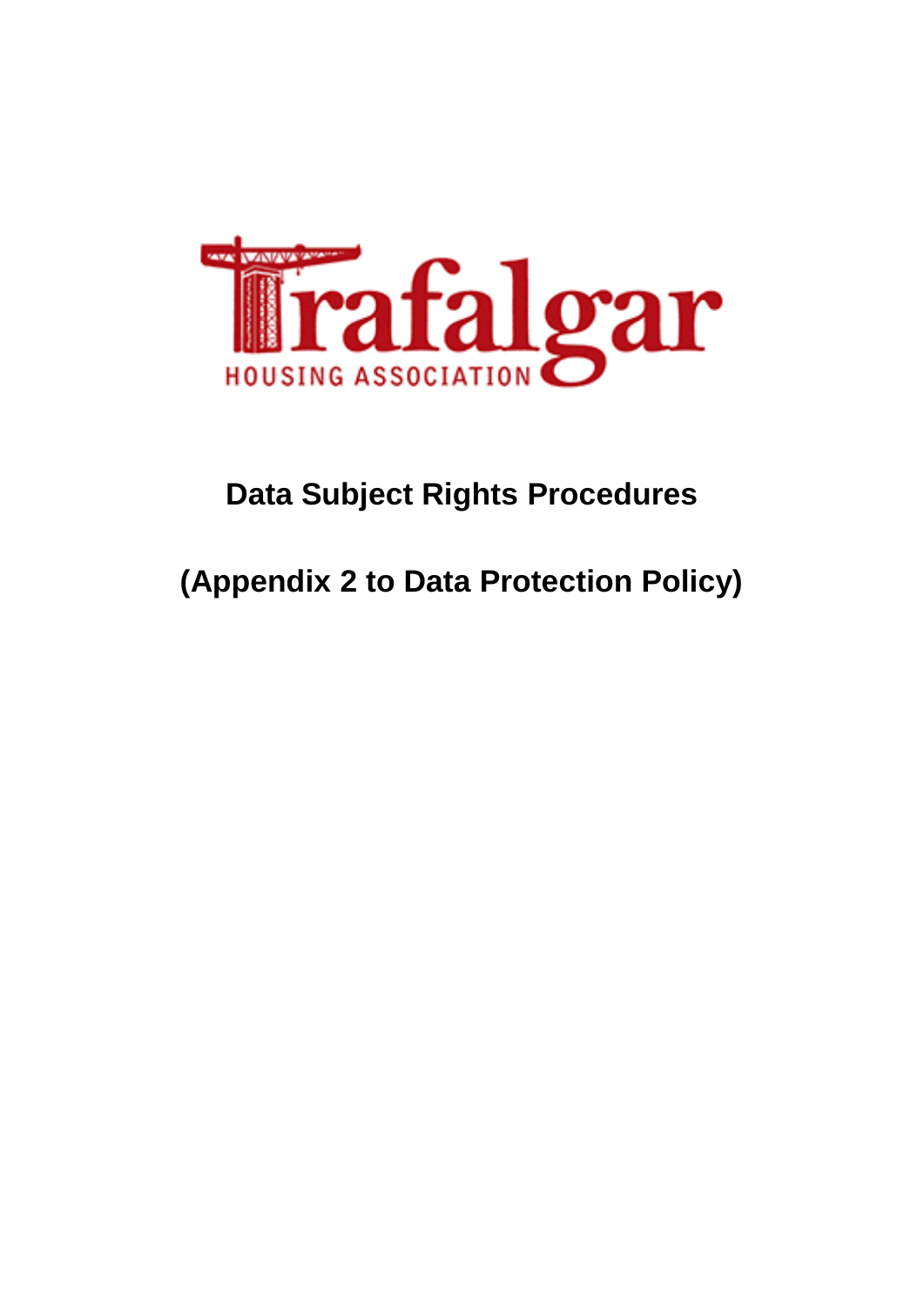# **Contents**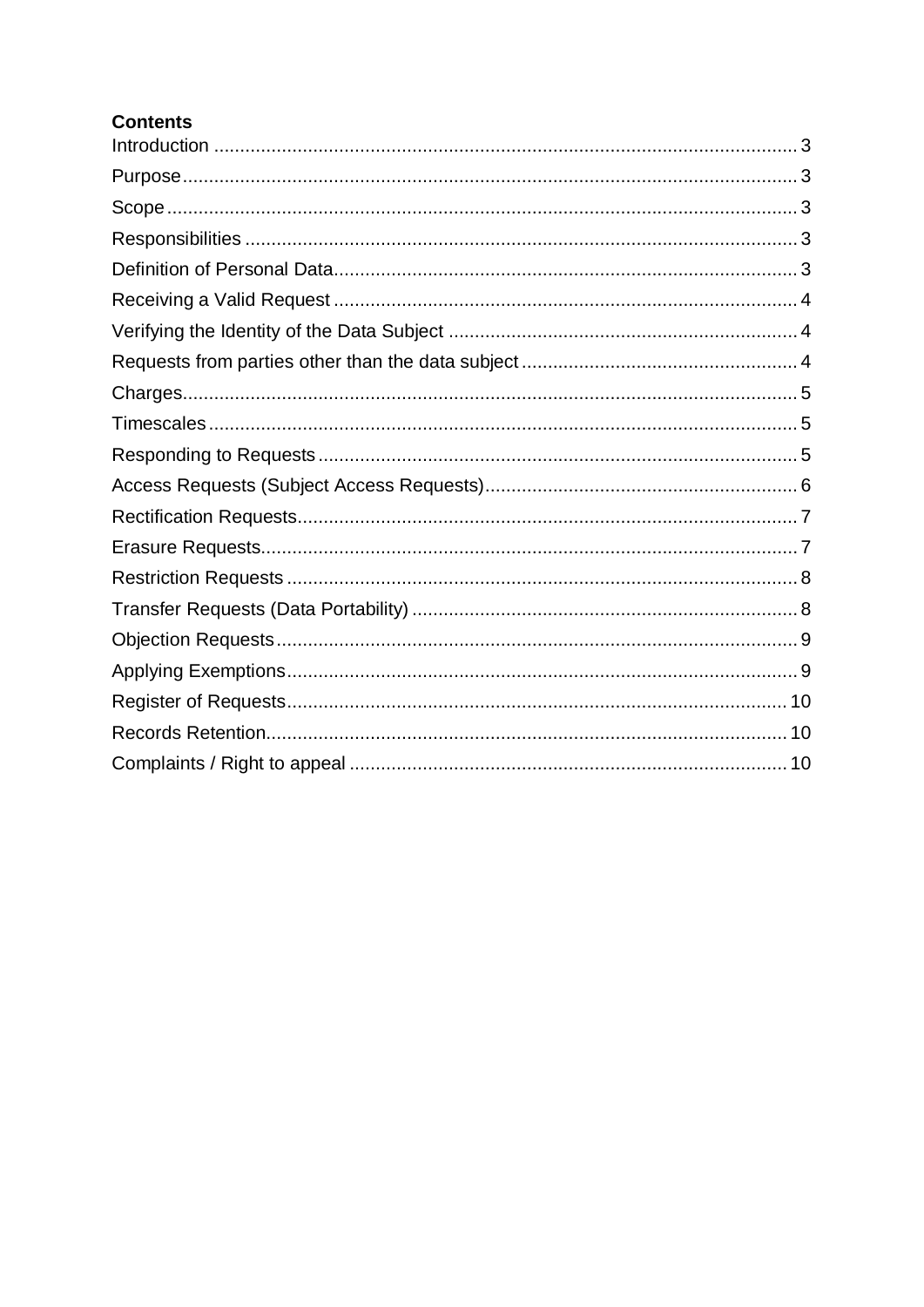#### <span id="page-2-0"></span>**Introduction**

The General Data Protection Regulation (GDPR) provides all living individuals (data subjects) with certain rights over their personal data. Not all rights are absolute, and some can be subject to exemptions. This Procedure should be read in conjunction with the Data Protection Policy.

#### <span id="page-2-1"></span>**Purpose**

The purpose of this procedure is to explain how a data subject can make a rights request in relation to their personal data, as defined in Articles 15 to 21 of the GDPR, and how Trafalgar Housing Association will manage requests to ensure compliance with the GDPR and any other relevant legislation.

Where personal data is being processed by Trafalgar Housing Association and the identity of the data subject has been verified, Trafalgar Housing Association will respond to the request and provide the data subject with a response within the statutory timeframe.

#### <span id="page-2-2"></span>**Scope**

| <b>Data Subject Right</b>                 | <b>GDPR Article</b> |
|-------------------------------------------|---------------------|
| <b>Right of Access (Subject Access</b>    | Article 15          |
| Request)                                  |                     |
| <b>Right of Rectification</b>             | Article 16          |
| Right of Erasure (Right to be forgotten)  | Article 17          |
| Right to restrict processing              | Article 18          |
| Right of transfer data (Data Portability) | Article 20          |
| Right to object to processing             | Article 21          |

The following rights involving personal data are covered by this procedure:

#### <span id="page-2-3"></span>**Responsibilities**

All employees and staff, including temporary staff, are responsible for complying with this procedure. The Data Protection Lead (Angela Wood), with advice and assistance from the Data Protection Officer (DPO), is responsible for maintaining a register of all rights requests and co-ordinating the collection of personal data and providing any required responses.

#### <span id="page-2-4"></span>**Definition of Personal Data**

Personal data, for the purposes of this procedure, is defined as any information relating to an identified or identifiable living individual who can be identified, directly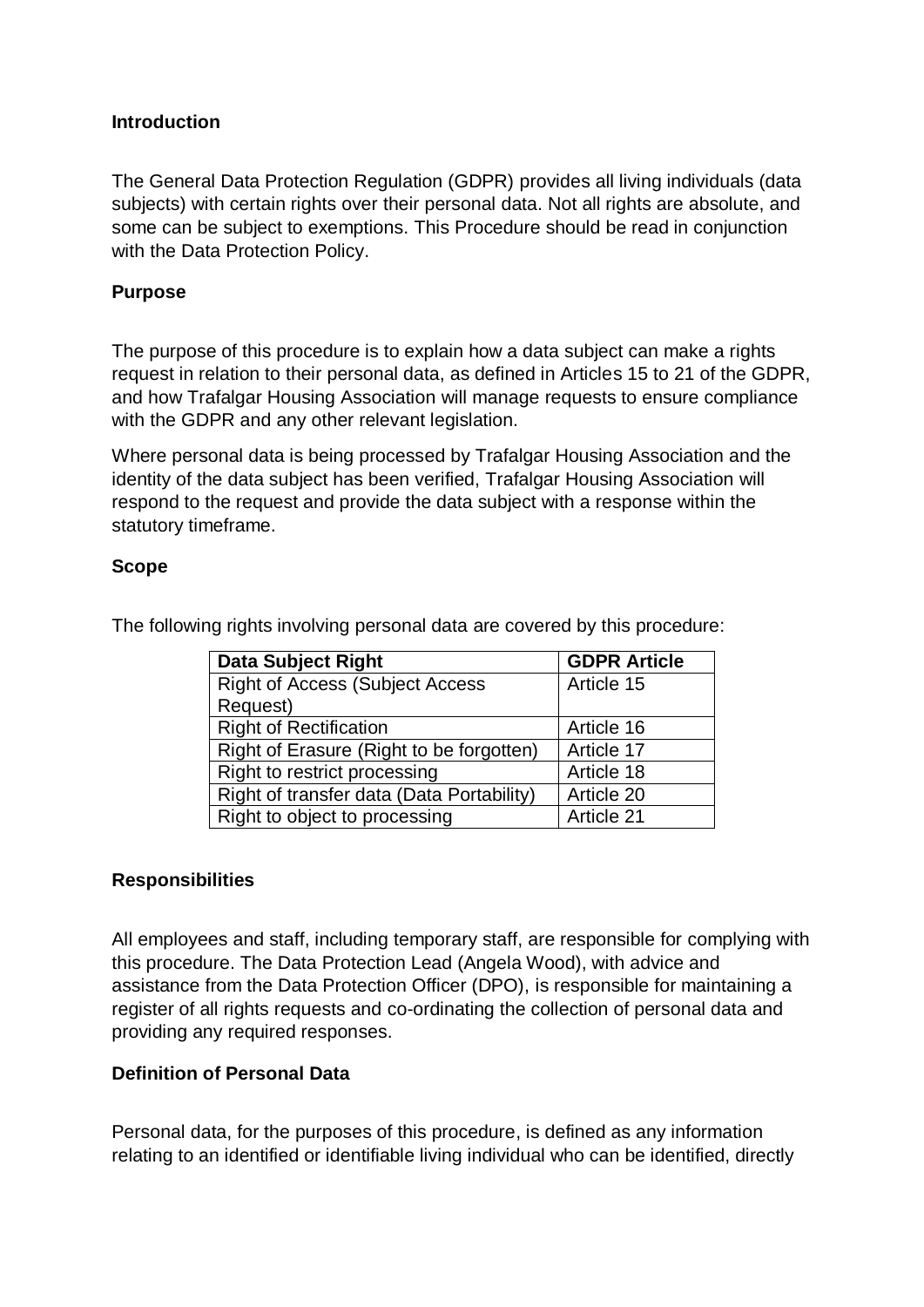or indirectly. Personal data includes facts, opinions or intentions relating to the data subject. The GDPR applies to personal data which:

- Is processed wholly or partly by automated means e.g. IT system, CCTV, voicemail.
- forms or is intended to form part of a filing system, e.g. a categorised file that enables personal data to be readily accessible.

## <span id="page-3-0"></span>**Receiving a Valid Request**

A data subject can make a request in any way, e.g. verbal, written, email, fax, social media or website contact form etc. A request cannot be progressed if it does not include sufficient information to identify clearly what personal data is being requested; in these instances the data subject can be asked for further information in order to help identify and locate the information.

#### <span id="page-3-1"></span>**Verifying the Identity of the Data Subject**

The identity of the data subject must be confirmed and Trafalgar Housing Association must be sure that the request has come from, or with the authority of, the data subject. Where there are any reasonable doubts concerning the identity of the data subject, additional information must be requested to confirm the identity of the data subject.

Once Trafalgar Housing Association is satisfied, a note will be made that this requirement has been met and any copies of identification documents will be shredded (there is no requirement to retain copies of any ID verification). Any originals will be sent back via recorded delivery.

If Trafalgar Housing Association can demonstrate that it is not able to identify the data subject, even after additional information is provided, a refusal notice to act upon the request will be issued.

#### <span id="page-3-2"></span>**Requests from parties other than the data subject**

There are occasions where a data subject may agree to a third party making a request on their behalf, such as a solicitor or family member.

To protect a data subject's personal data, Trafalgar Housing Association will make all the necessary checks to be satisfied that the individual making the request on behalf of the data subject is entitled to do so. This may include requesting a written authority to make the request (e.g. evidence of consent from the individual) or a more general power of attorney.

No information will be released until Trafalgar Housing Association is satisfied. Trafalgar Housing Association may feel it appropriate to contact an individual directly to discuss the request, e.g. if asked to release special category data.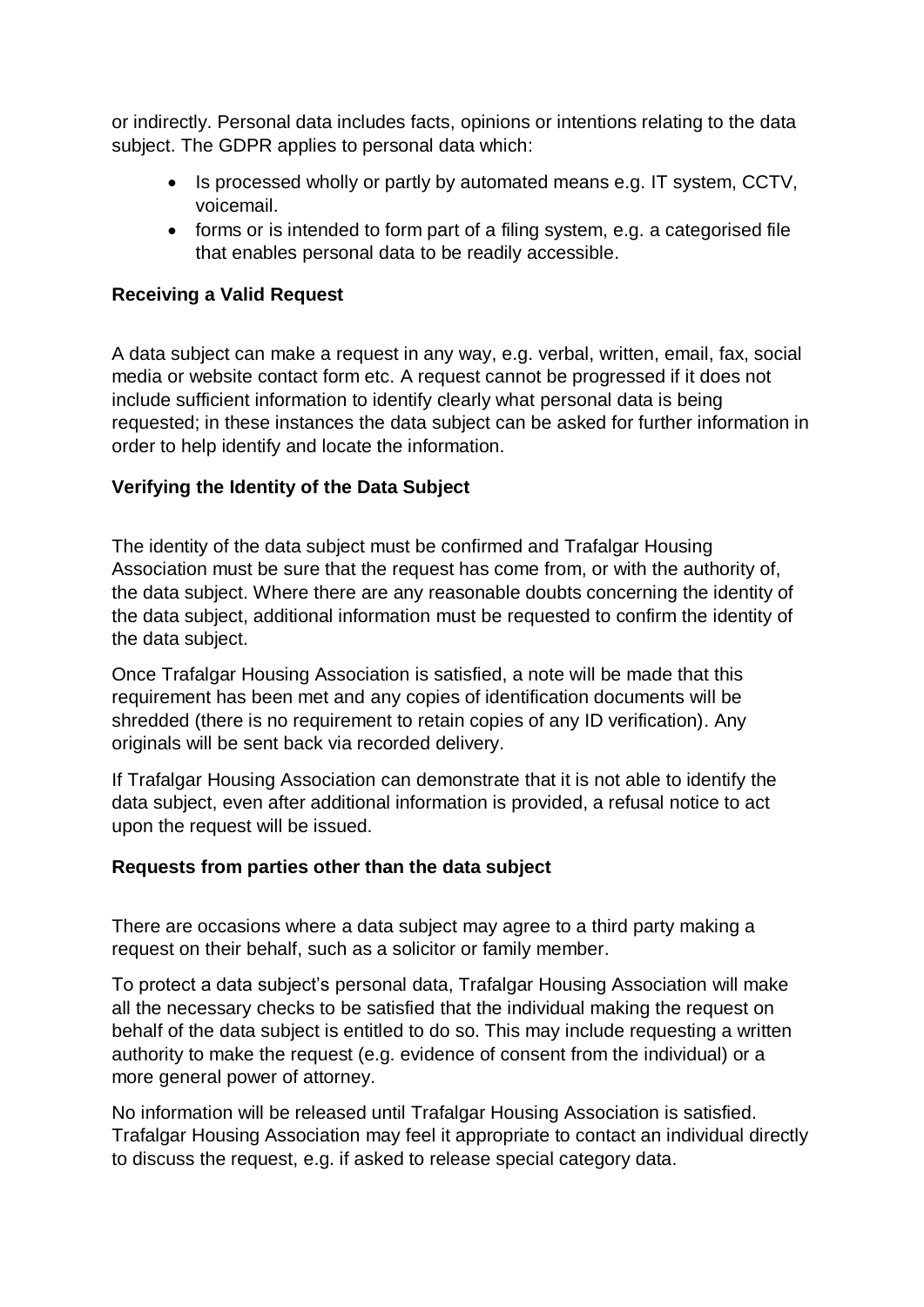In the event of this, the data subject will be given an overview of the type of information that will be released and the option to;

- view their personal data first and upon consent it will be released to the third party.
- grant permission for it to be sent directly to the third party.
- withdraw consent and no information will be sent to the third party.

# <span id="page-4-0"></span>**Charges**

In most cases there will be no charge for responding to a request. However, where Trafalgar Housing Association can demonstrate that the request is manifestly unfounded or excessive in nature it can either;

- charge a reasonable fee, reflective of the administrative costs of dealing with the request; or
- refuse to act on the request.

A data subject will be informed of such decision, the reason why and how a complaint can be raised with the Information Commissioner's Office (ICO) if they wish to appeal. If the request relates to access to personal data, where Trafalgar Housing Association has provided one copy of the personal data free of charge, for further copies of the same data, Trafalgar Housing Association may charge a reasonable fee to the data subject based on administrative costs.

# <span id="page-4-1"></span>**Timescales**

Trafalgar Housing Association shall provide a response to the data subject without undue delay and in any event within one month of receipt of a valid request. The day the request is received is day one, e.g. if the request is received on  $10<sup>th</sup>$  August the last day for responding is  $10<sup>th</sup>$  September. Where there is no corresponding date in the following month the last day of that month will be the last date for responding, e.g. received on  $31<sup>st</sup>$  August the last day will be  $30<sup>th</sup>$  September. This period may be extended by two further months where necessary, considering the complexity and number of requests.

The Data Protection Lead shall inform the data subject of any extension within one month of receipt of the request, together with the reasons for the delay.

If it is not possible to action the request, the Data Protection Lead shall inform the data subject without delay and at the latest within one month of receipt of the request together with the reasons for not responding to the request and how the data subject may complain to the ICO.

# <span id="page-4-2"></span>**Responding to Requests**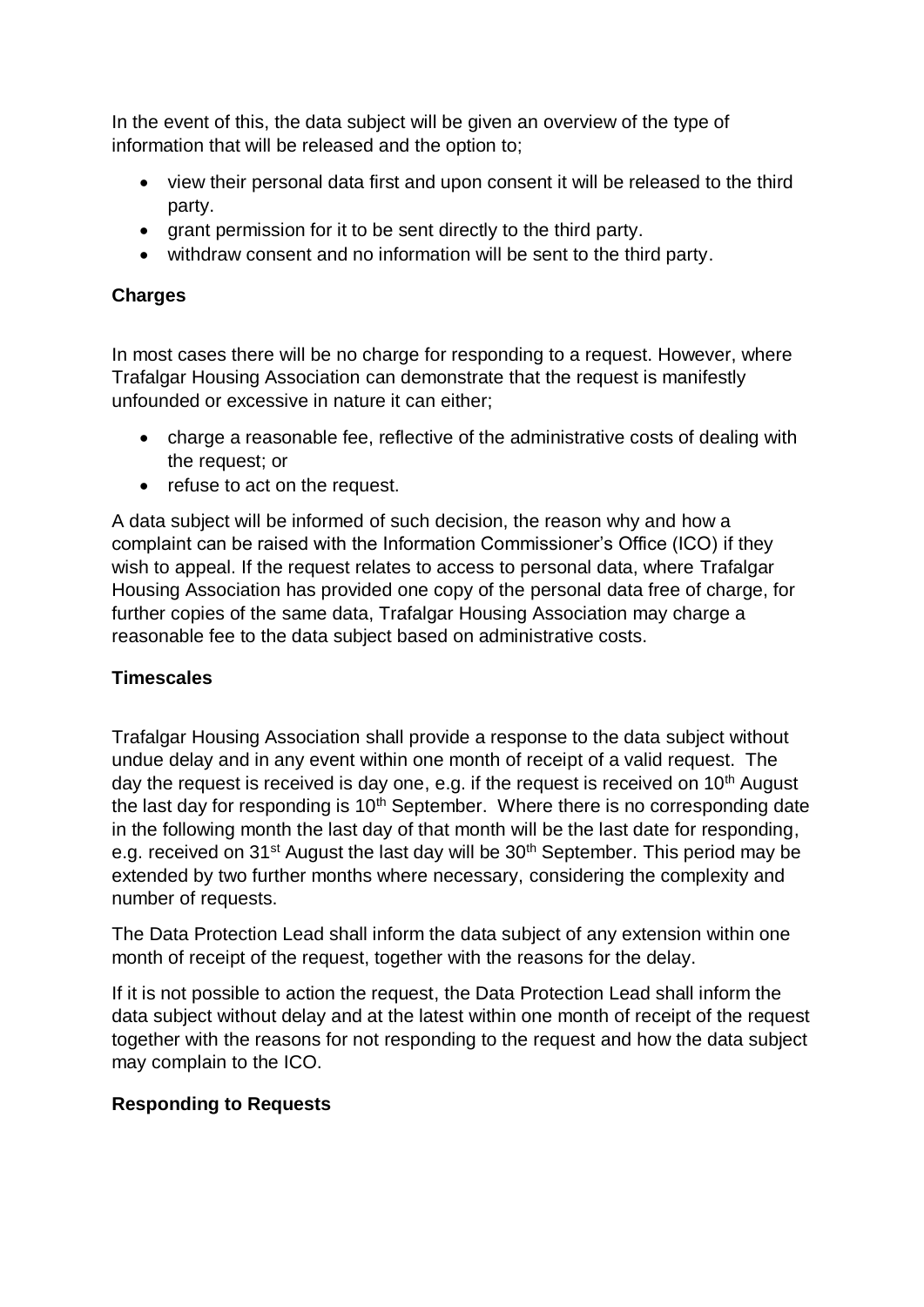The data in any response shall be presented in a concise, transparent, intelligible and easily accessible form, using clear and plain language. Where an email or online request for copy data is received, the data shall be provided by email, unless the data subject has requested that it be provided in another form. Any personal data which is emailed shall be encrypted and subject to appropriate security measures.

# <span id="page-5-0"></span>**Access Requests (Subject Access Requests)**

This right enables a data subject to verify that Trafalgar Housing Association is lawfully processing their personal data and to check its accuracy. Where data is being processed by Trafalgar Housing Association and the data subject makes a request to access the data, Trafalgar Housing Association shall provide the data subject with access to the personal data and, provide:

- the purpose of the processing;
- the categories of personal data being processed;
- the recipients or categories of recipients to whom we have disclosed or will disclose personal data;
- $\bullet$  the retention period for the data (or how we determine that);
- the existence of the right to have us rectify, erase or restrict processing of that data;
- $\bullet$  the right to lodge a complaint with the ICO;
- the source of the information if we have not collected the data direct from the subject; and
- the existence of any automated decision making.
- Where personal data is transferred to a third country or to an international organisation, the appropriate safeguards relating to the transfer.

Trafalgar Housing Association has a duty to ensure that other (third party) individual's information is treated fairly and protected accordingly. Therefore, before Trafalgar Housing Association releases anything to the data subject it has to ensure that it is not inappropriately releasing information about another individual who can be identified from that information. On occasions where someone else can be identified from the information, Trafalgar Housing Association will not release the data relating to that individual unless the individual has consented to the release of the information or it is reasonable in all circumstances to release the information without consent. Trafalgar Housing Association will take the following approach when dealing with third party information:

- Seek documented consent from other individuals.
- Where appropriate, redact information so other individuals cannot be identified, such as names / addresses/ identification.
- Where appropriate, provide a summary of the personal data.
- Review whether it would be reasonable to release the information without consent, considering:
	- $\circ$  is the information already known by the data subject?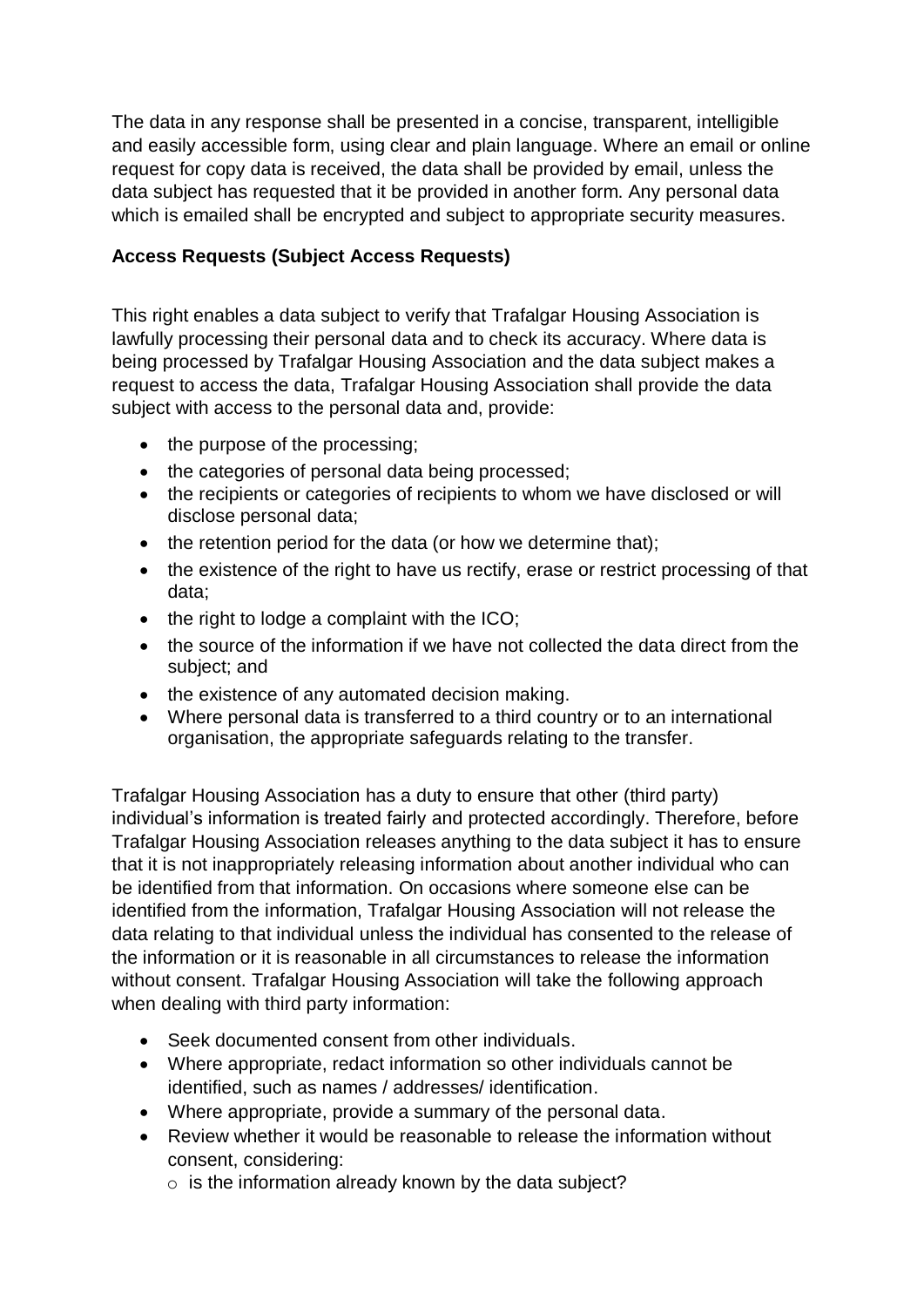- $\circ$  is the individual acting in their professional capacity and had dealings with the data subject?
- $\circ$  is there a duty of confidentiality owed to the other individual?

All decisions will be made on a case by case basis, taking into consideration other legislation that may force the release of information to the data subject.

The Data Protection Act 2018 makes it an offence to intentionally alter, deface, block, erase, destroy or conceal information with the intention of preventing disclosure of all or part of the information that the person making the request would have been entitled to receive.

## <span id="page-6-0"></span>**Rectification Requests**

Where the request is for the rectification of inaccurate personal data, Trafalgar Housing Association will restrict further processing of personal data whilst verifying the accuracy of the data. Where the rectification request is upheld, Trafalgar Housing Association shall inform any third parties who have been sent personal data that the data subject has made a rectification request and instruct all parties what rectification is required. There is no requirement to notify third parties is if is impossible to do so or involves disproportionate effort.

## <span id="page-6-1"></span>**Erasure Requests**

When requested by the data subject, Trafalgar Housing Association will erase personal data without undue delay where the request does not conflict with any legal, regulatory or other such constraint. This right can only be exercised by data subjects where:

- the personal data is no longer necessary in relation to the purpose for which it was collected or processed;
- where the data subject's consent to processing is withdrawn;
- where the data subject objects to the processing and there are no overriding legitimate grounds for processing;
- where there is no legal basis for the processing; or
- where there is a legal obligation to delete data.

Where personal data is to be deleted, data held in different locations and in different formats will be reviewed to ensure that all relevant personal data is erased. Where personal data has been made public, we shall take reasonable steps (taking into account technology and cost) to notify other controllers processing the data of the data subject's request for erasure. Trafalgar Housing Association is not required to, and will not, delete personal data where the processing is necessary for:

exercising the right of freedom of expression;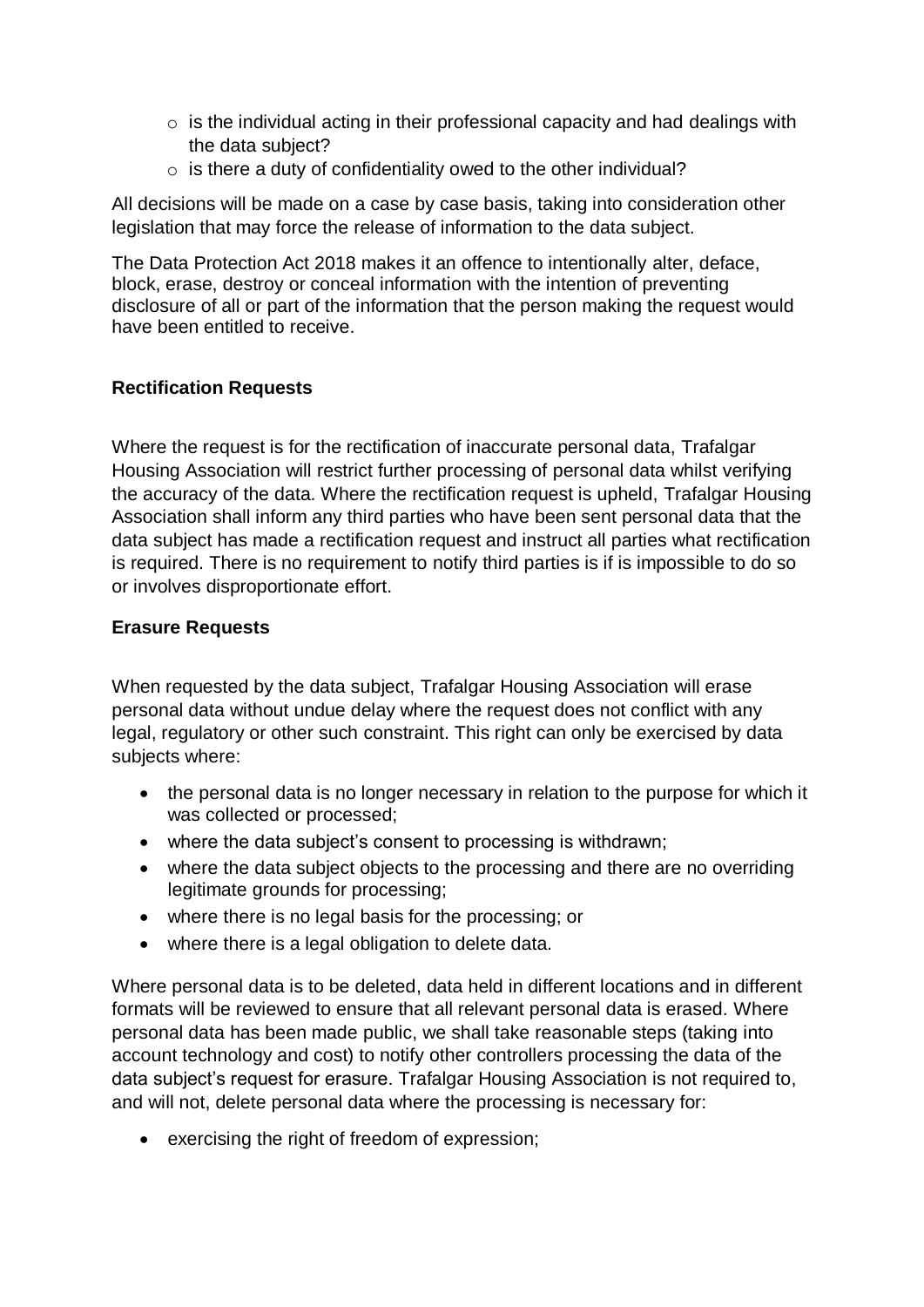- complying with a legal obligation in the public interest or in the exercise of an official authority;
- for public health reasons;
- for archiving purposes; or
- for the establishment, exercise or defence of legal claims.

Once the relevant personal data has been deleted the data subject shall be advised that the data has been erased unless doing so is impossible or involves disproportionate effort.

## <span id="page-7-0"></span>**Restriction Requests**

The data subject shall have the right to restrict (block) processing of their personal data. This is not an absolute right and the data subject will only be entitled to restriction where:

- the accuracy of personal data is contested by the data subject for a period to enable us to verify the accuracy;
- the processing is unlawful, and the data subject does not want it to be erased but requests restriction instead;
- we no longer need the data for the purpose of the processing, but the data is required by the data subject for the establishment, exercise or defence of legal claims; or
- the processing has been objected to and verification of that objection is pending.

Where the data subject exercises their right to restriction, personal data can then only be processed with their consent or for the establishment, exercise or defence of legal claims, or for the protection of the rights of another person or legal entity, or for reasons of important public interest of the UK or an EU Member State. Where we have restricted any form of processing and that restriction is subsequently to be lifted, we shall advise the data subject accordingly unless doing so is impossible or involves disproportionate effort.

## <span id="page-7-1"></span>**Transfer Requests (Data Portability)**

This right allows a data subject to obtain and re-use personal data for their own purposes for different services. Where a data subject requests a copy of their personal data for the purposes of transferring it from Trafalgar Housing Association to another data controller we shall do so provided:

- the legal basis for processing is based on consent or a contract with the data subject; and
- the processing is carried out by automated means.

The data subject shall only be provided with the personal data they have provided to Trafalgar Housing Association and the personal data gathered by us in the course of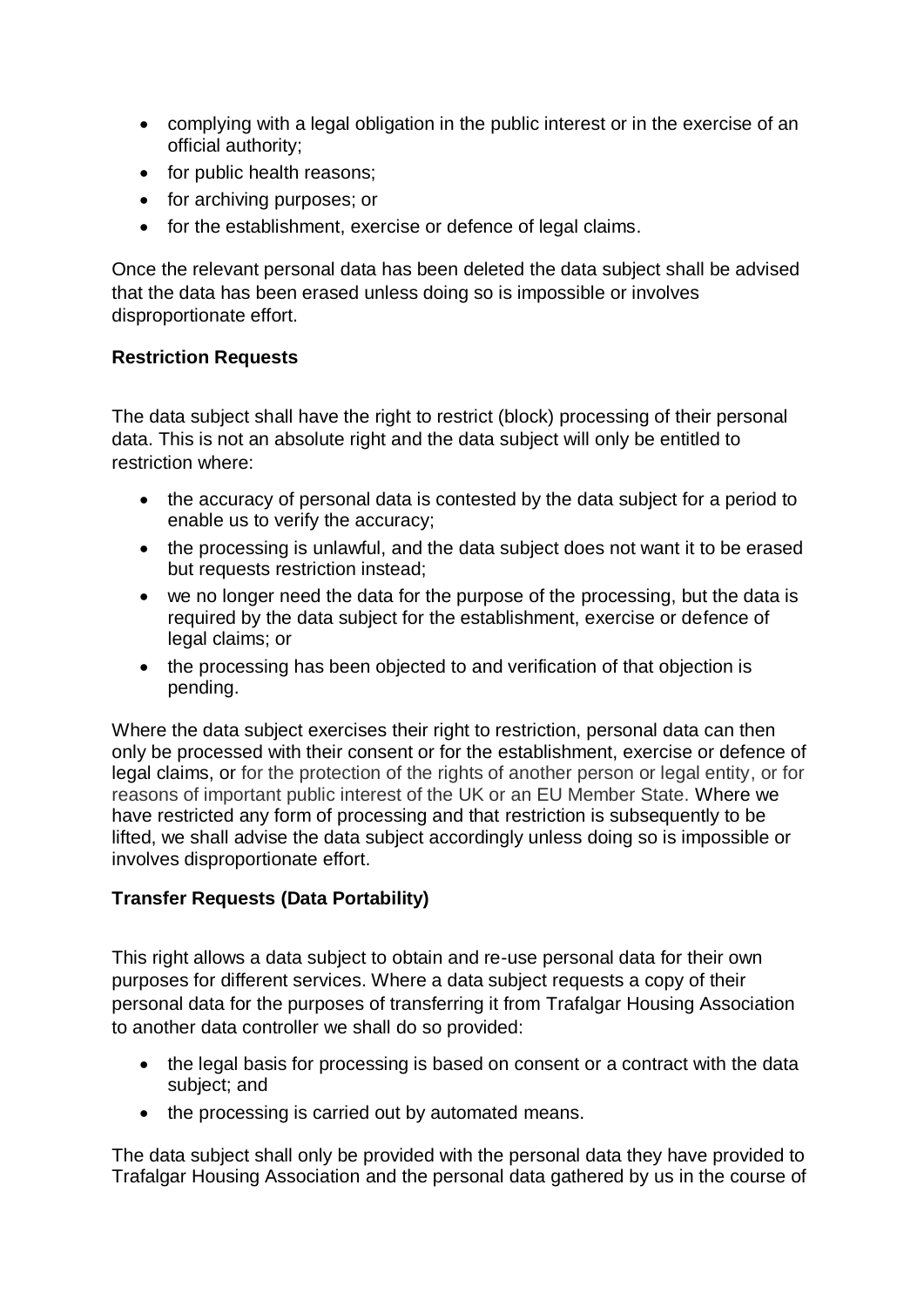our dealings with the individual or which has been generated from our monitoring of the data subject's activity; this will only be data held electronically. The data subject is entitled to be provided with their personal data in a structured, commonly used and machine-readable format for transfer to another controller; or where possible to have Trafalgar Housing Association transfer the data direct to another controller.

## <span id="page-8-0"></span>**Objection Requests**

A data subject can object to the processing of their personal data, including profiling, on grounds relating to their particular situation. Where a request is received, Trafalgar Housing Association is under an obligation to act upon a request where one of the following conditions applies:

- where their personal data is processed based on the public interest or in the exercise of official authority; or
- where we are processing their personal data based on legitimate interests.

If we can demonstrate that Trafalgar Housing Association has legitimate grounds for the processing which override the interests, rights and freedoms of the data subject or for the establishment, exercise or defence of legal claims, it is not necessary to cease processing. This does not apply to direct marketing; data subjects are entitled to object to direct marketing (in any form) which is sent to them. This is an absolute right and where such a request is received, Trafalgar Housing Association must comply with the request.

# <span id="page-8-1"></span>**Applying Exemptions**

The UK Data Protection Act 2018 provides exemptions which allow organisations to refuse to respond to data subject rights requests in certain circumstances. Trafalgar Housing Association may be exempt from compliance with the data subject rights if certain exemptions apply. Careful consideration should be given to these exemptions and whether they apply before responding to any request by a data subject. Advice from the DPO or legal adviser is recommended. The exemptions are set out in Schedule 2 Parts 1, 2 and 3 of the Data Protection Act 2018 and in summary are:

- **Crime and taxation** for the prevention or detection of crime; the apprehension or prosecution of offenders or the assessment or collection of tax or duty or an imposition of a similar nature to the extent that those provisions would prejudice the activity.
- **Immigration** for the maintenance of effective immigration control or the investigation or detection of activities that would undermine the maintenance of effective immigration control.
- **Information required to be disclosed by law etc. or in connection with legal proceedings** – to the extent that the application of the provisions would prevent same including disclosure which is necessary for the purpose of or in connection with legal proceedings (including prospective legal proceedings) or for obtaining legal advice or otherwise establishing, exercising or defending legal rights.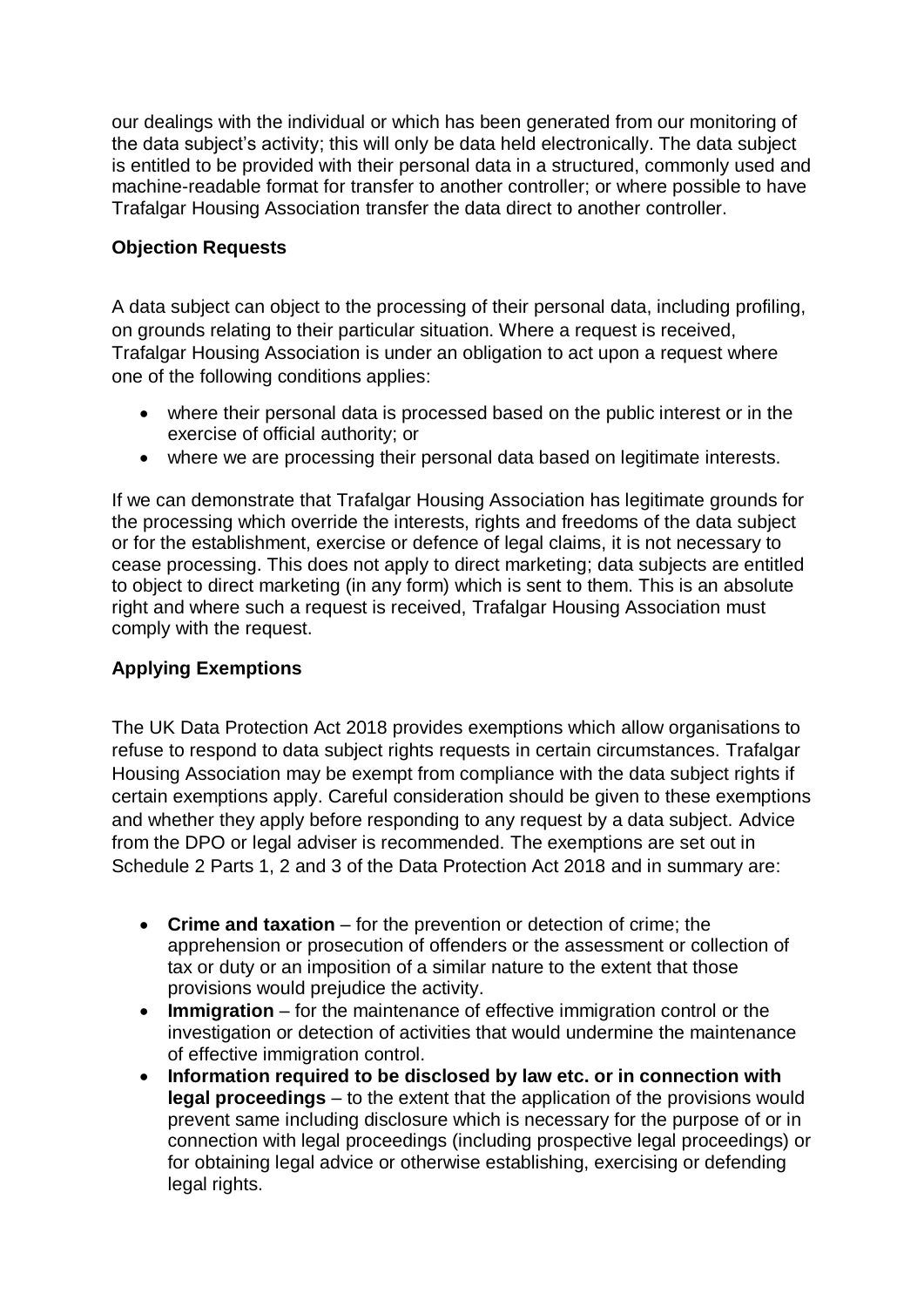- **Functions designed to protect the public** certain functions carried out to protect the public from financial loss through fraud etc.; to protect charities; for health and safety reasons; to prevent malpractice in a public office; or to protect business interests.
- **Regulatory activity**  relating to certain bodies where the application of the provisions would prejudice the discharge of their function.
- **Legal professional privilege/confidentiality of communications –** some solicitor/client communications or information prepared for the purpose of litigation.
- Self-incrimination to the extent that complying would reveal evidence of an offence.
- **Corporate finance**  in certain circumstances.
- **Management forecasts**  to the extent that the application of the provisions would prejudice the conduct of the business or activity concerned.
- **Negotiations**  with the data subject to the extent that the application of the provisions would prejudice those negotiations.
- **Confidential references**  given to or provided by Trafalgar Housing Association.
- **Health, social work, education and child abuse** data to the extent that the application of the provisions would cause prejudice.

If we apply any exemptions or refuse the request for any reason, we will provide the data subject with the following information:

- the reasons why the request is refused/exemptions applied.
- their right to make a complaint to the ICO.
- their ability to seek to enforce this right through judicial remedy.

## <span id="page-9-0"></span>**Register of Requests**

The Data Protection Lead is responsible for maintaining a register of requests to allow monitoring of the progress of requests and the volume of requests received.

## <span id="page-9-1"></span>**Records Retention**

A copy of all the data retrieved must be retained for reference should the response be challenged by the data subject. These will be maintained in line with the records retention schedule and retained for at least 1 year.

# <span id="page-9-2"></span>**Complaints / Right to appeal**

If the data subject or their representative is not satisfied with the outcome of their rights request, in the first instance the individual will be encouraged to contact the Data Protection Lead or DPO. If they are still not satisfied, they may contact the Information Commissioner's Office directly at: